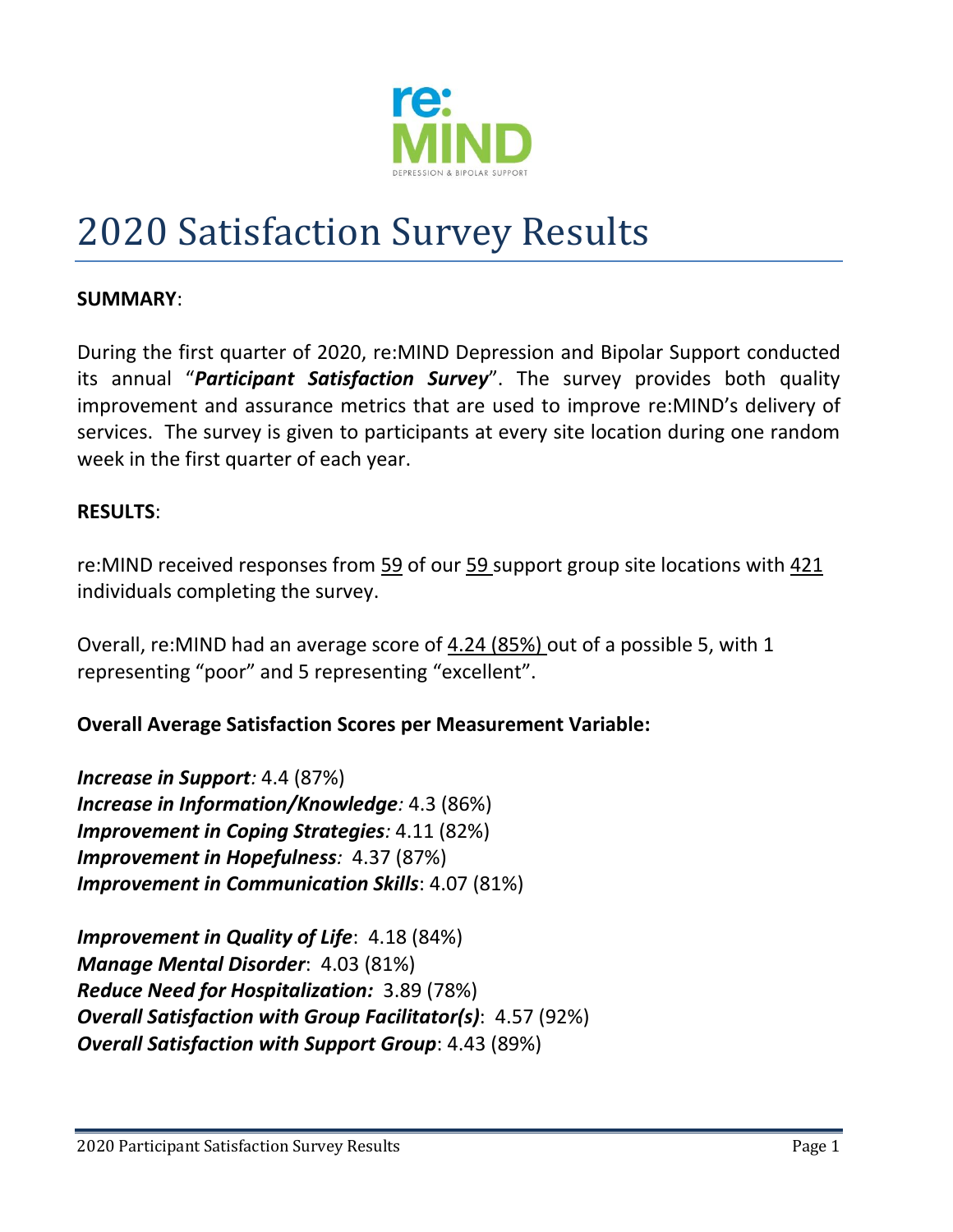## **Average Satisfaction Breakdown by Group:**

| 1.  | 1960 Evening                         | 4.53 | 31.        | Missouri City                     | 4.17 |
|-----|--------------------------------------|------|------------|-----------------------------------|------|
| 2.  | Academy of Choice                    | 4.38 | 32.        | <b>Museum District</b>            | 3.54 |
| 3.  | <b>Adolescent Community</b>          | 3.71 | 33.        | North Forest HS                   | 3.82 |
| 4.  | Clear Lake Adult                     | 4.14 | 34.        | North Shore Senior HS             | 4.38 |
| 5.  | Clear Lake Family & Friends          | 3.95 | 35.        | Northbrook MS                     | 4.33 |
| 6.  | Copperfield                          | 4.28 | 36.        | Northwest                         | 4.6  |
| 7.  | <b>Covenant House Men</b>            | 3.8  | 37.        | Pasadena                          | 4.41 |
| 8   | Crockett MS                          | 3.48 | 38.        | Pearland                          | 3.82 |
| 9.  | Cypress                              | 4.88 | 39.        | <b>Piney Point Adult</b>          | 4.23 |
| 10. | <b>Discovery MS</b>                  | 3.85 | 40.        | <b>Piney Point Young Adult</b>    | 4.53 |
| 11. | <b>Empowerment HS</b>                | 4.07 | 41.        | Richmond                          | 4.83 |
| 12. | Galleria                             | 4.01 | 42.        | River Oaks Saturday               | 4.07 |
| 13. | <b>Galleria Family &amp; Friends</b> | 4.43 | 43.        | Sam Houston HS                    | 3.86 |
| 14. | Hastings HS-A                        | 4.18 | 44.        | Sanchez Charter School            | 4.12 |
| 15. | Hastings HS - B                      | 4.08 | 45.        | Seniors                           | 4.38 |
| 16. | Hastings HS - C                      | 3.88 | 46.        | <b>Spring Oaks MS</b>             | 3.8  |
| 17. | Heights                              | 4.31 | 47.        | <b>Sugar Land</b>                 | 4.4  |
| 18. | <b>Heights HS</b>                    | 3.96 | 48.        | The Gathering Place               | 4.8  |
| 19. | Hodges Bend MS                       | 3.9  | 49.        | The Women's Home                  | 4.15 |
| 20. | <b>Houston ISD DAEP</b>              | 3.85 | 50.        | The Woodlands Daytime             | 4.42 |
| 21. | Inner Loop Daytime                   | 4.57 | 51.        | The Woodlands Evening             | 4.39 |
| 22. | Inner Loop Evening                   | 4.33 | 52.        | <b>Washington HS</b>              | 4.41 |
| 23. | Katy                                 | 4.58 | 53.        | <b>Westchase Daytime</b>          | 4.25 |
| 24. | Kingwood                             | 4.81 | <b>54.</b> | <b>Westside HS</b>                | 4.44 |
| 25. | Lamar HS                             | 3.9  | 55.        | <b>Women's Daytime River Oaks</b> | 4.72 |
| 26. | <b>LGBT Daytime</b>                  | 4.29 |            | 56.   YES Prep Northbrook HS      | 4.7  |
| 27. | <b>LGBT Evening</b>                  | 4.44 | 57.        | <b>YES Prep Southeast MS</b>      | 4.13 |
| 28. | <b>Medical Center</b>                | 4.36 | 58.        | YES Prep White Oak HS             | 3.96 |
| 29. | <b>Memorial HS</b>                   | 4.01 | 59.        | YES Prep White Oak MS             | 3.92 |
| 30. | Milby HS                             | 4.14 |            |                                   |      |

**Instrument:** Self-report Questionnaire. This survey is given to participants during group time at a randomly chosen week during the first quarter of each year. Participation is voluntary and responses are placed in an envelope and sealed with a participant's signature to ensure confidentiality and anonymity. Results are sent to main office and processed by Program Staff.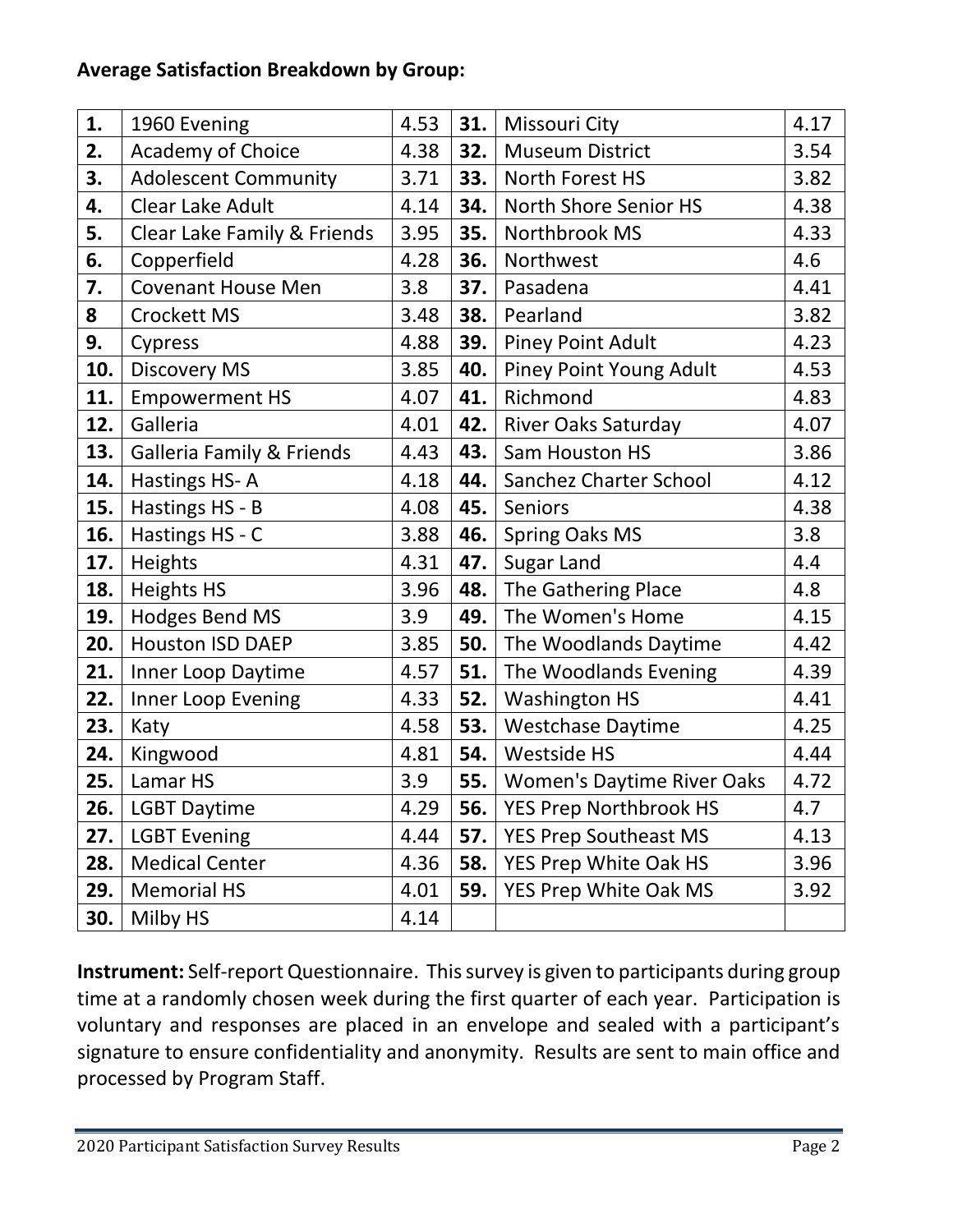## **Participant satisfaction by length of time attending support group:**

## **First Time attendee (n=62):**

-Satisfaction with Group facilitator: 4.27 (85%) -Satisfaction with Overall group: 4.21 (84%)

# **1-3 months (n=87):**

-Satisfaction with Group facilitator: 4.48 (90%) -Satisfaction with Overall group: 4.37 (87%)

## **4-7 months (n=102):**

-Satisfaction with Group facilitator: 4.56 (91%) -Satisfaction with Overall group: 4.25 (85%)

### **8-11 months (n=24):**

-Satisfaction with Group facilitator: 4.64 (93%) -Satisfaction with Overall group: 4.39 (88%)

#### **12 and more (n=146):**

-Satisfaction with Group facilitator: 4.74 (95%) -Satisfaction with Overall group: 4.69 (94%)

| <b>Length of Time Attending Group</b> |              |         |               |          |             |  |  |  |  |  |
|---------------------------------------|--------------|---------|---------------|----------|-------------|--|--|--|--|--|
|                                       |              |         |               |          |             |  |  |  |  |  |
|                                       | <b>First</b> | $1 - 3$ | $4 - 7$       | $8 - 11$ |             |  |  |  |  |  |
| <b>Satisfaction Areas</b>             | Time         | months  | <b>Months</b> | months   | 12 and more |  |  |  |  |  |
| Support                               | 4.23         | 4.16    | 4.31          | 4.52     | 4.64        |  |  |  |  |  |
| Information                           | 4.03         | 4.16    | 4.23          | 4.36     | 4.54        |  |  |  |  |  |
| Coping                                | 3.7          | 3.98    | 4.01          | 4.05     | 4.43        |  |  |  |  |  |
| <b>Hopefulness</b>                    | 4.14         | 4.23    | 4.29          | 4.65     | 4.56        |  |  |  |  |  |
| Communication                         | 3.78         | 3.76    | 3.94          | 4.41     | 4.42        |  |  |  |  |  |
| Quality of Life                       | 3.92         | 3.98    | 4.04          | 4.42     | 4.48        |  |  |  |  |  |
| <b>Manage Mental Disorder</b>         | 3.74         | 3.85    | 3.89          | 4.09     | 4.35        |  |  |  |  |  |
| <b>Reduce Hospitalization</b>         | 3.69         | 3.78    | 3.81          | 4.00     | 4.08        |  |  |  |  |  |
| Facilitator                           | 4.27         | 4.48    | 4.56          | 4.64     | 4.74        |  |  |  |  |  |
| <b>Group Experience</b>               | 4.21         | 4.37    | 4.25          | 4.39     | 4.69        |  |  |  |  |  |
| <b>Average Overall</b>                | 3.96         | 4.08    | 4.14          | 4.36     | 4.51        |  |  |  |  |  |